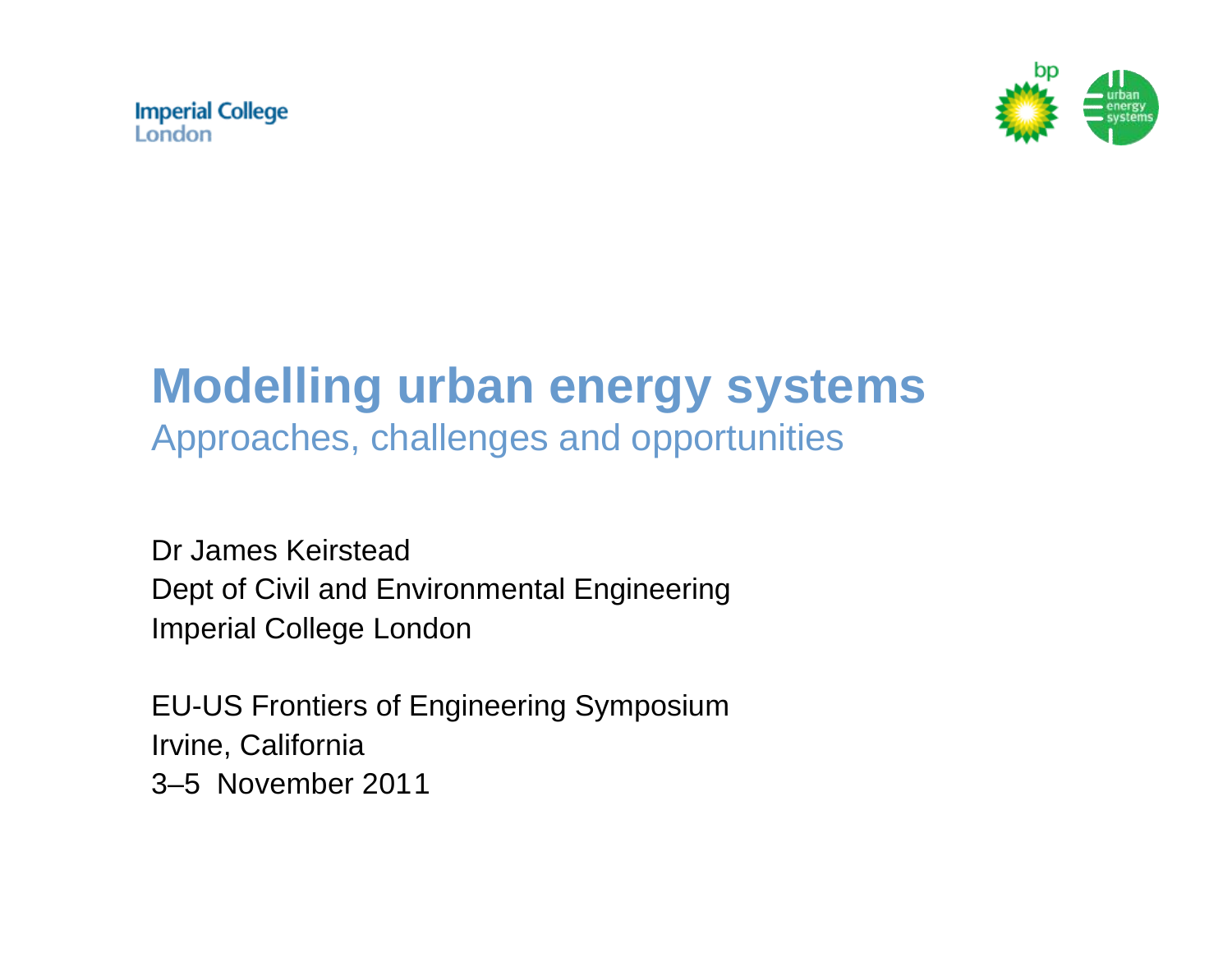

#### **Outline**

- What is an urban energy system?
- Approaches: State of the literature in UES modelling
- Challenges: data, model complexity and integration, policy relevance
- Opportunities: techniques, theory and implementation
- **Conclusion**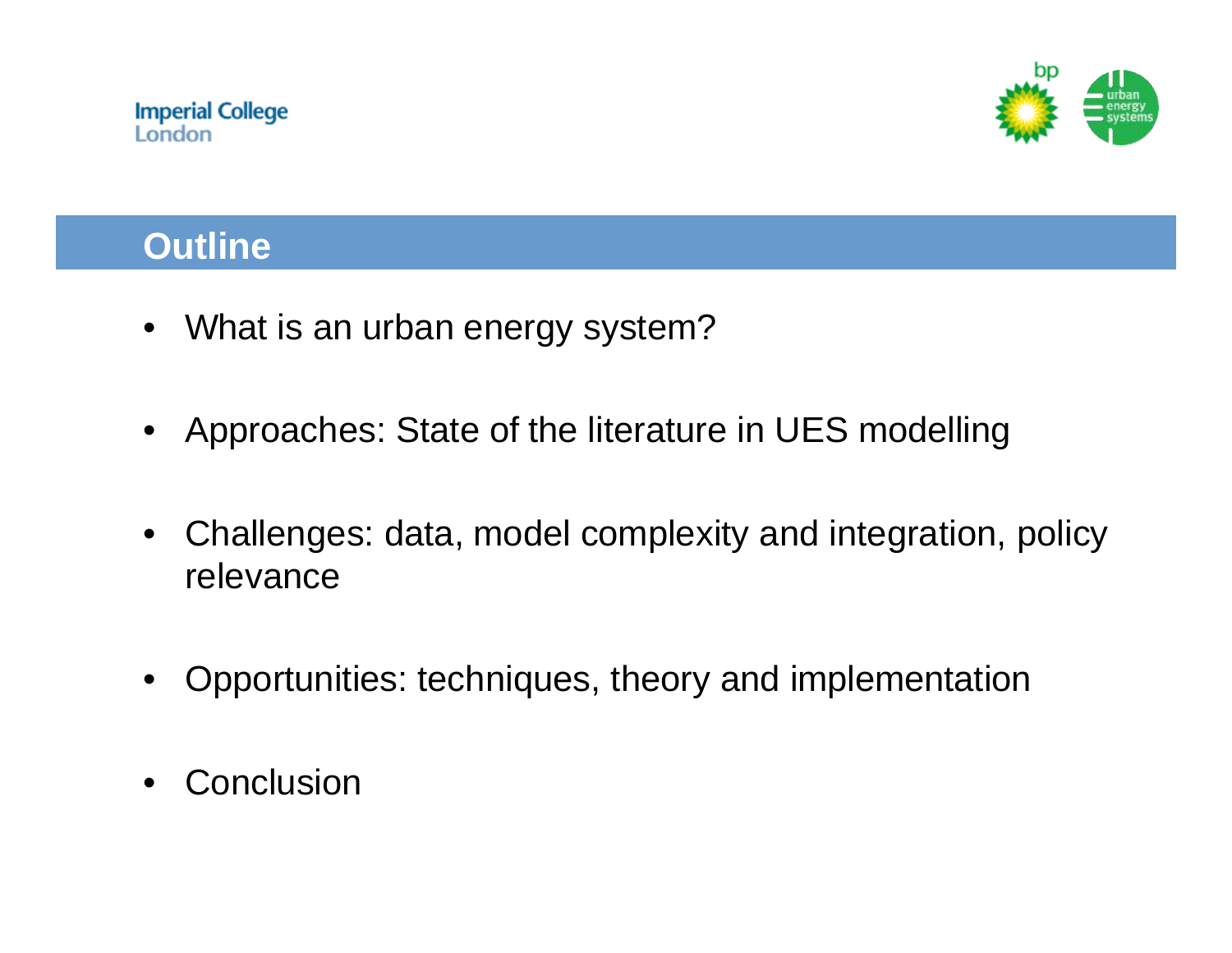

#### **Introduction**

What is an urban energy system?

- "*the combined processes of acquiring and using energy to satisfy the energy service demands of a given urban area*" after Jaccard (2005)
- Cities account for 2/3 global primary energy demand, 71% energy-related GHG emissions (IEA, 2008)

Key elements

- Land use and activity location
- Use patterns (human behaviour)
- Built environment (transport and buildings)
- Supply technologies and fuels

Drivers of coming urban energy transitions

- Increased urbanization in developing countries
- Aging infrastructure in developed countries
- Carbon, energy security imperatives
- New technologies at local and grid levels



Source: World Resource Institute on Flickr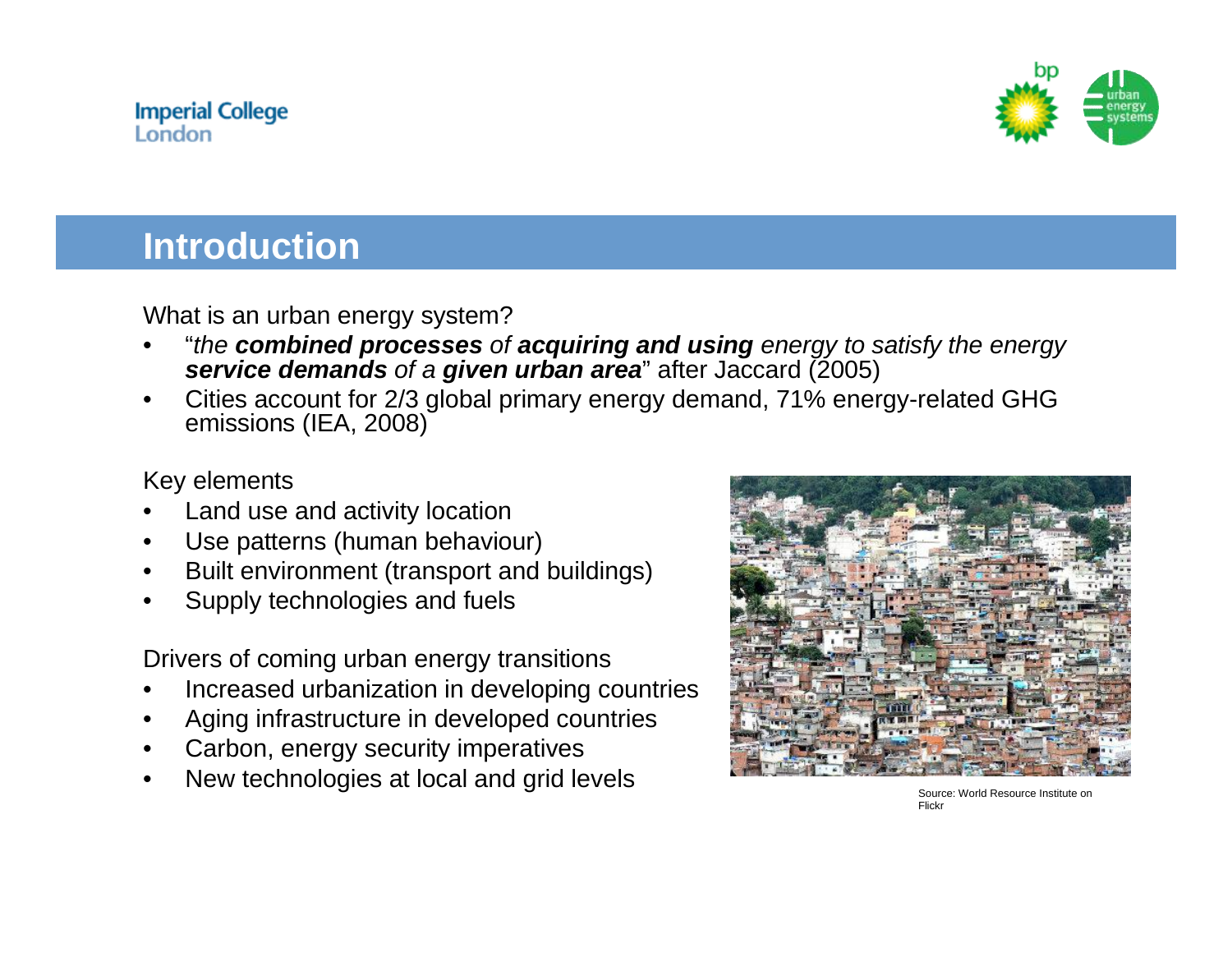

# **Approaches to UES modelling**

- 6 approaches identified by a recent review\*
	- Technology design
	- Building design
	- Urban climate and energy use
	- System design
	- Policy assessment
	- Transport and land use
- Each has its own methods, motivations, pros and cons
	- Growing interest in integrated modelling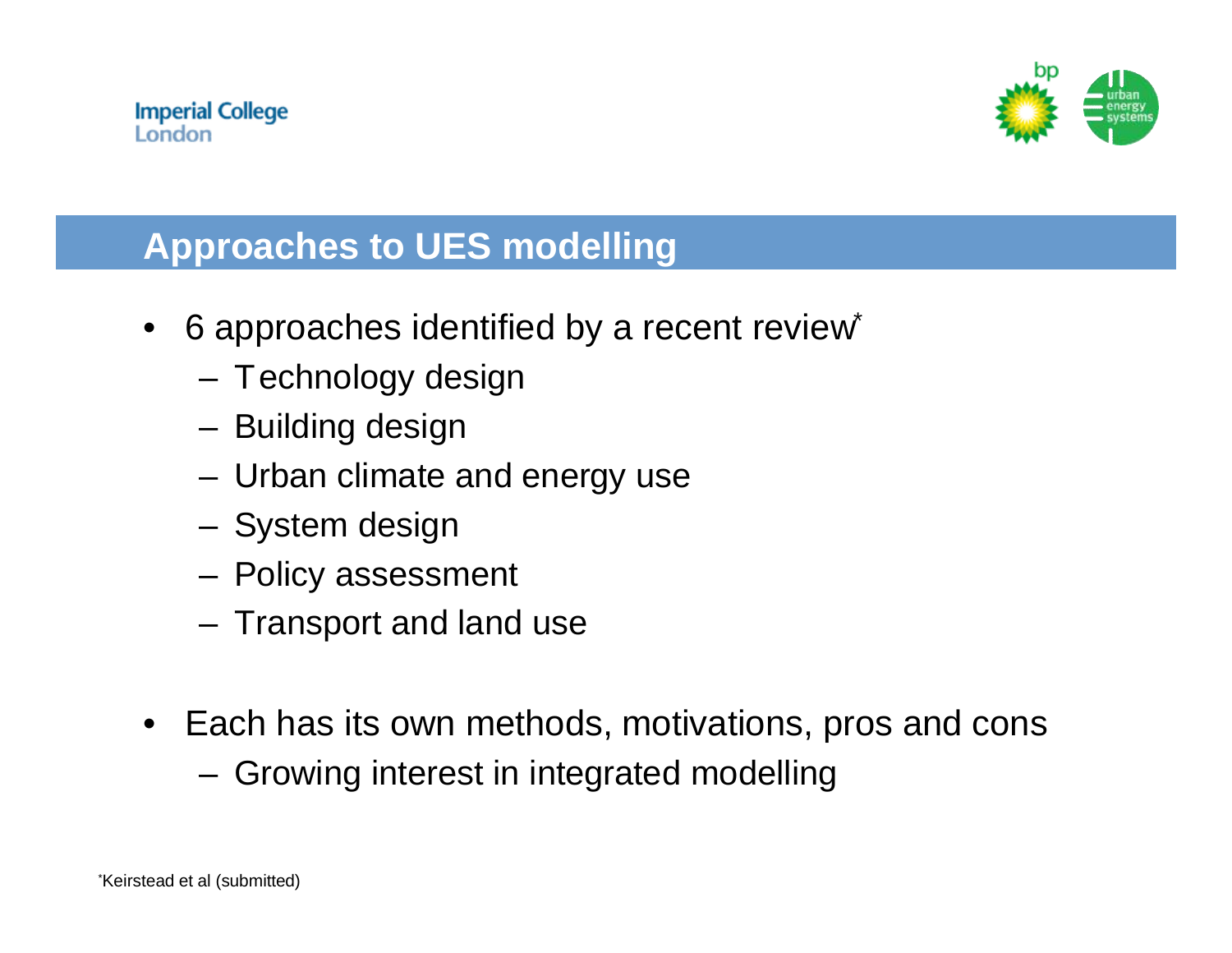

#### **Approaches: technology design**

Typical features:

- Small spatial scale
- Monthly temporal scale
- Simulation methods
- Supply-side focus

Range of technologies including:

• Transport, heat/cooling equipment, solar energy, ducted wind turbines in urban areas  $\sum_{\text{Source: Grant et al (2008)}}$ 

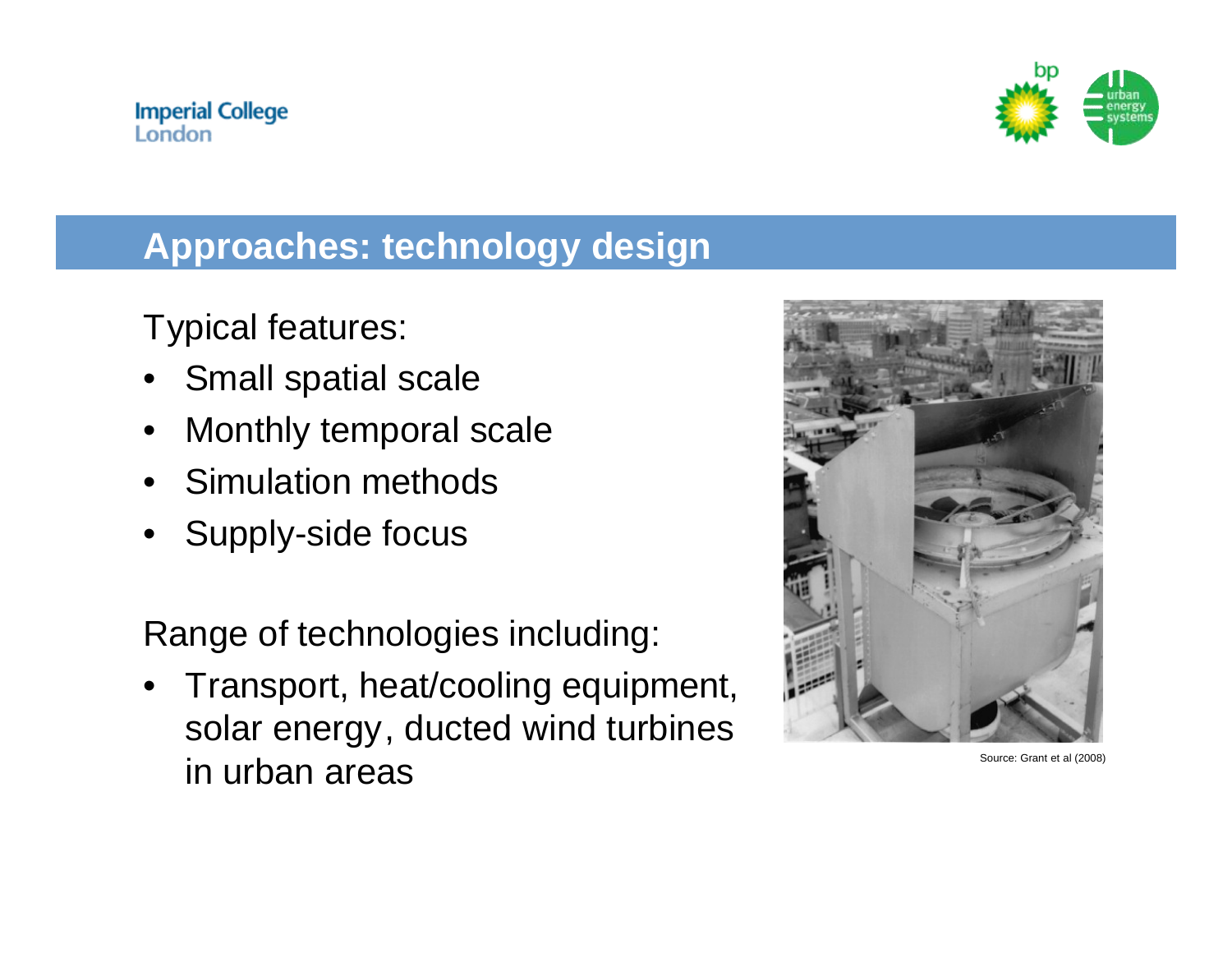

# **Approaches: building design**

Typical features:

- Building spatial scale
- Annual temporal scale
- Simulation methods
- Demand-side focus

Examines design of building types

- e.g. Eskin et al (2008) on heating and cooling of offices
- Both new build and retrofit



Source: Eskin and Turkmen (2008)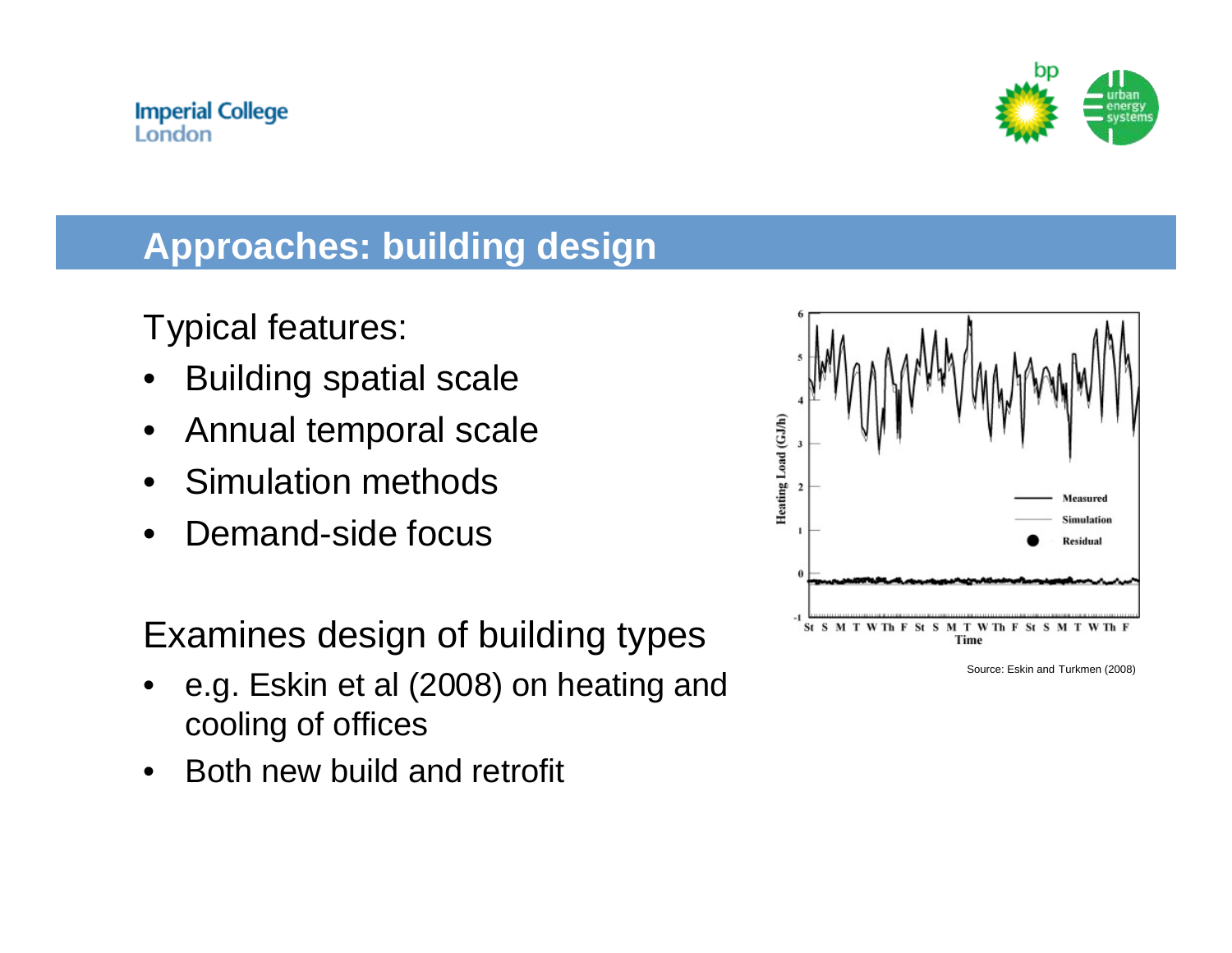

#### **Approaches: urban climate and energy use**

Typical features:

- Neighbourhood/street spatial scale
- Hourly temporal scale
- Simulation methods
- Indirect demand-side focus



Drivers but not demands

- e.g. temperature, lighting, ventilation, not kWh
- Counter-example: Mavrogianni et al (2011) on urban heat island and impact on energy consumption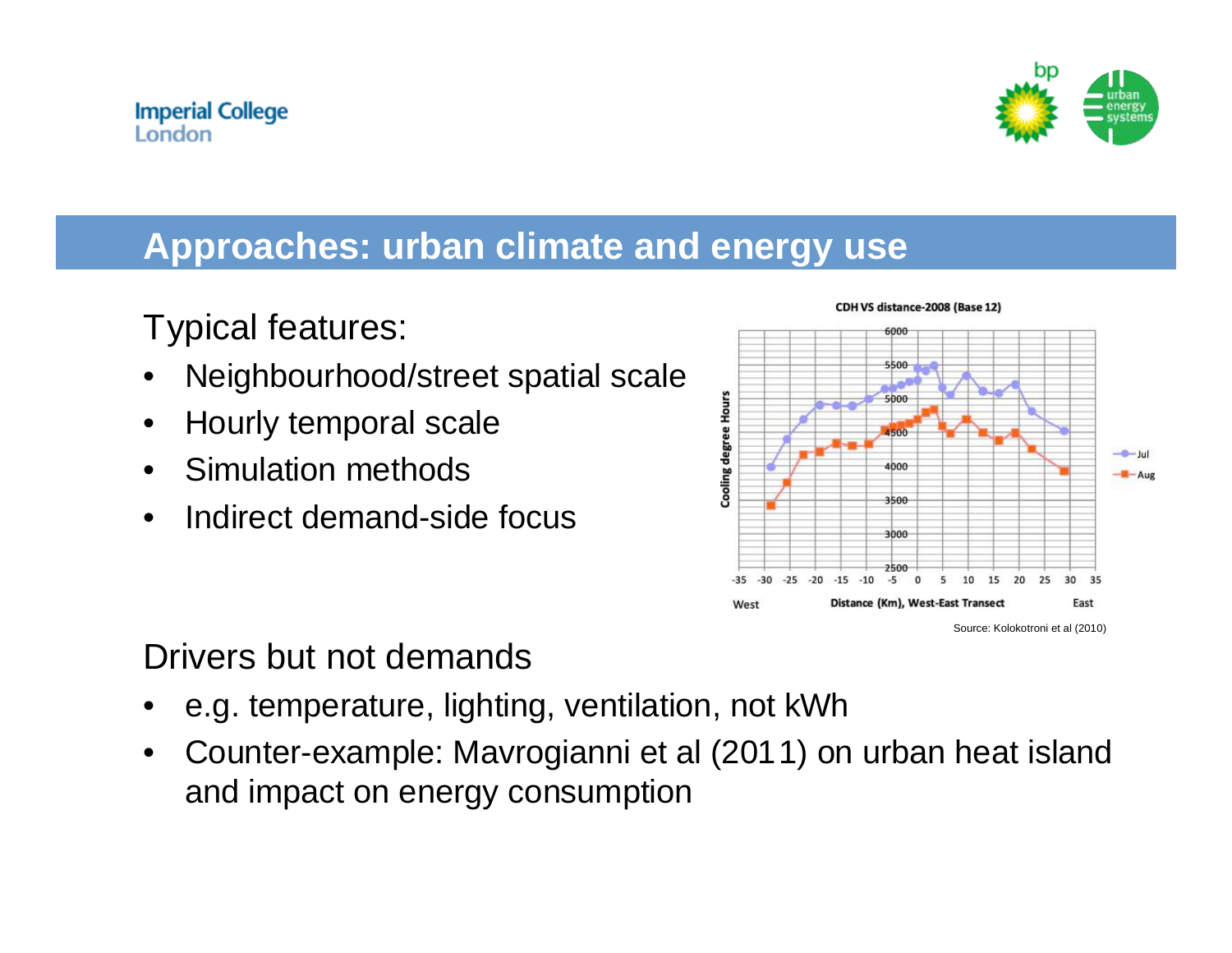

## **Approaches: system design**

Typical features:

- District spatial scale
- Static (or annual) temporal scale
- Optimization methods
- Exogenous demands, endogenous supply

Typical use case:

• For a defined mix of energy service demands, what is the lowest cost energy supply system that meets a carbon constraint?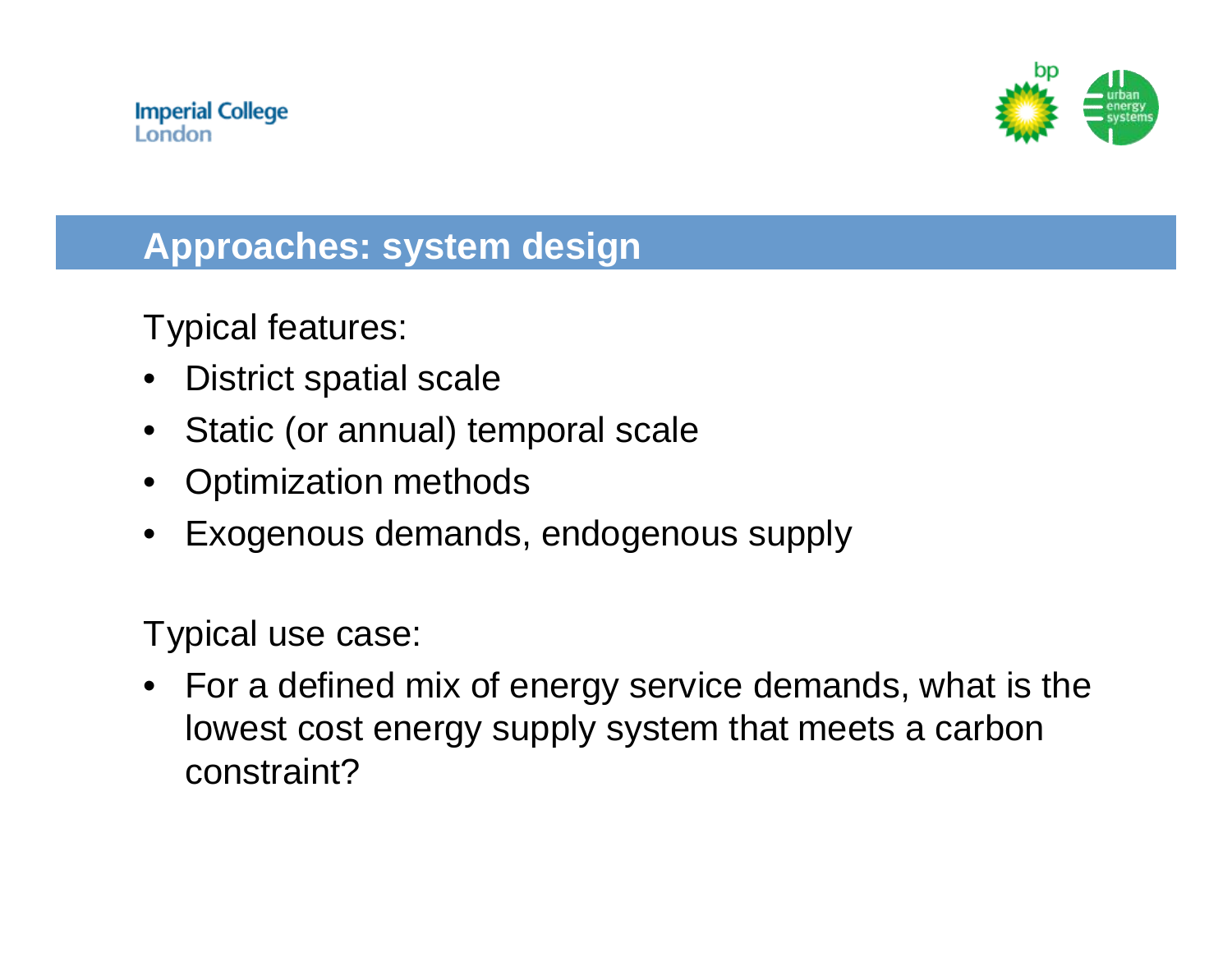

## **Approaches: system design**



#### Meeting Carbon Reduction targets for Newcastle City Council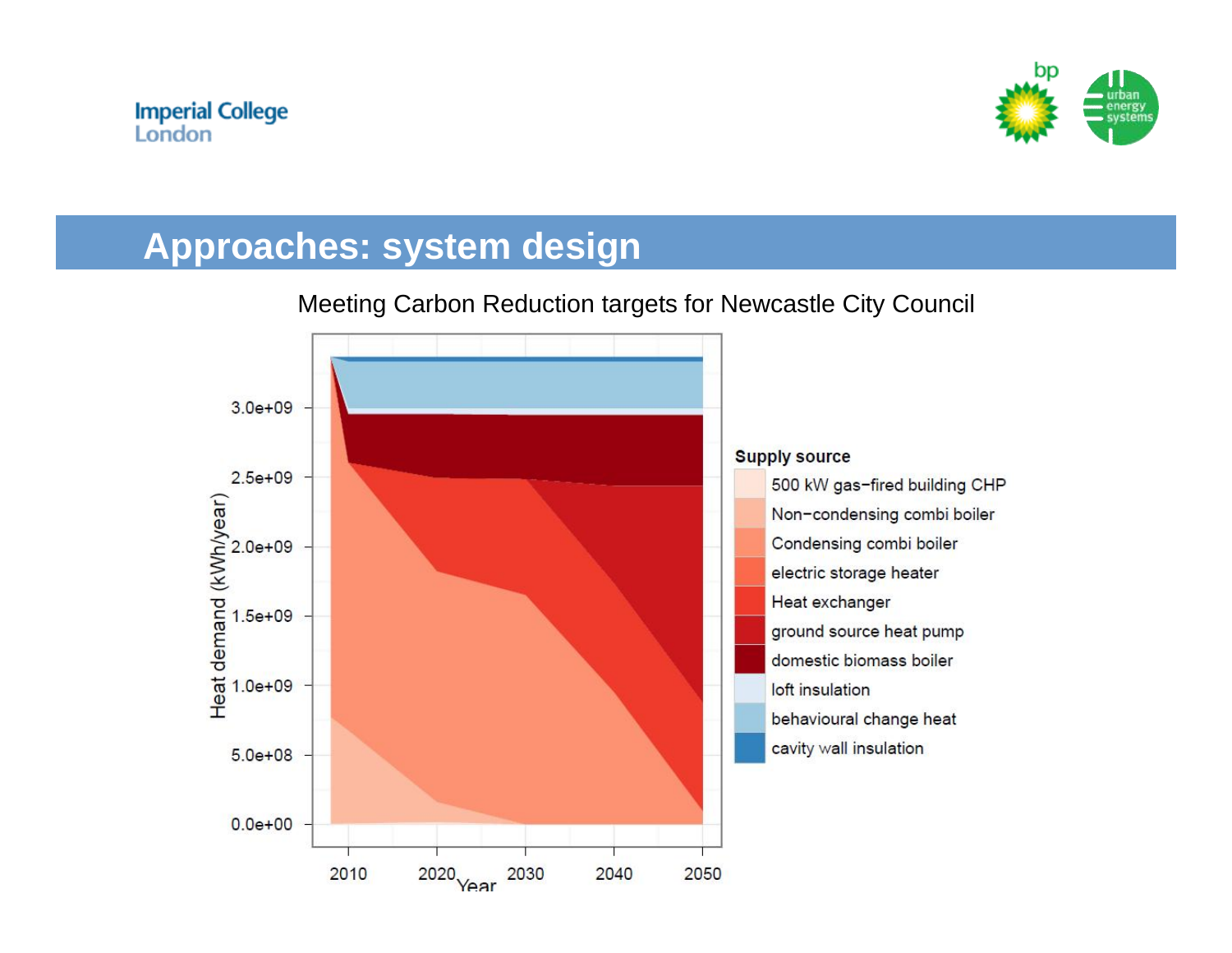

#### **Approaches: policy assessment**

Typical features:

- City spatial scale
- Static temporal scale
- Empirical methods
- Exogenous supply and demand



Mainly descriptive studies of urban energy use

e.g. Dhakal's (2009) study of energy use and carbon emissions in Chinese cities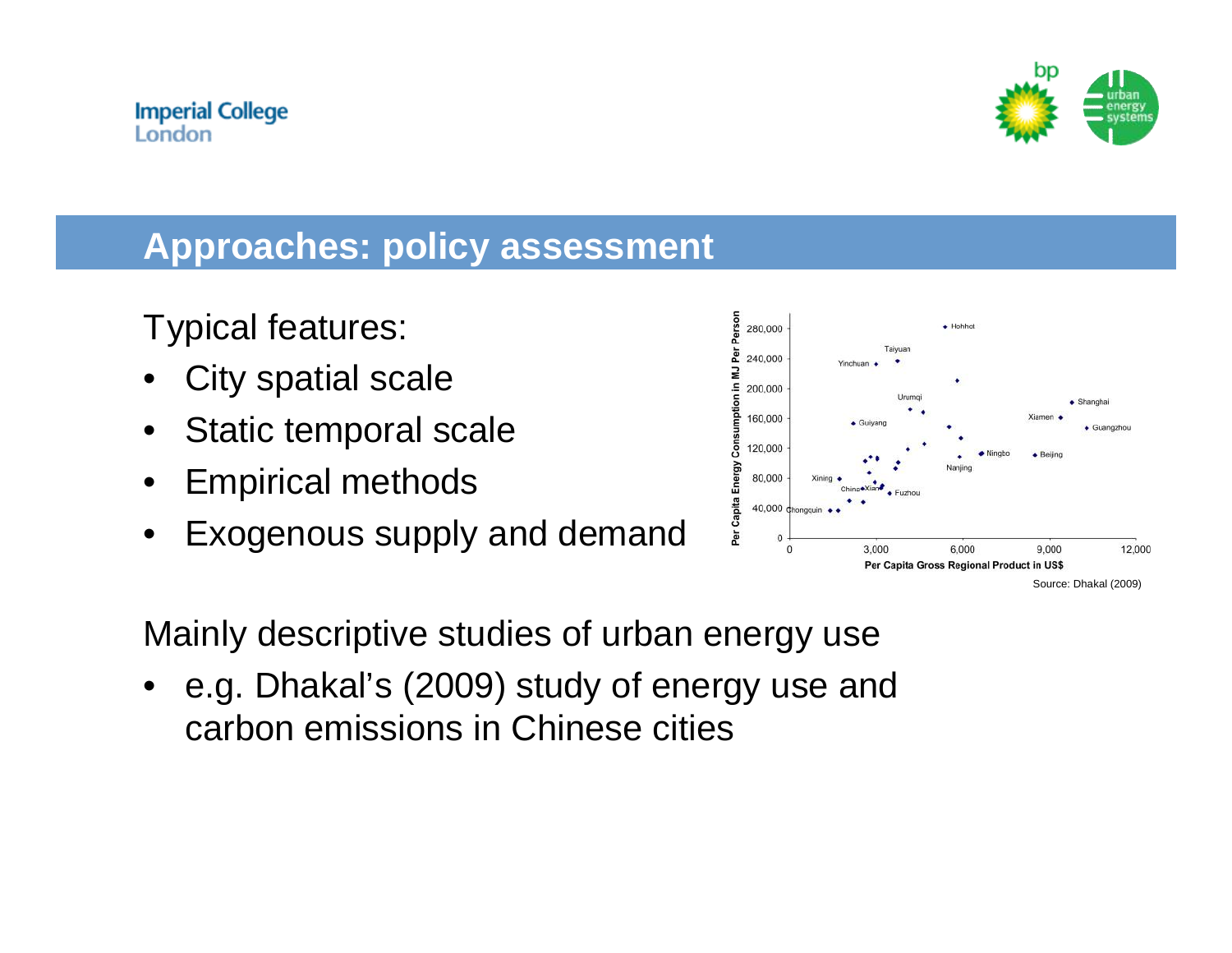

#### **Approaches: land use and transport models**

Typical features:

- District spatial scale
- Dynamic temporal scale
- Econometric simulation methods
- Endogenous supply and demand



Not normally thought of as urban energy models

- Source: Wegener (2004)
- Historic interest in transportation energy but growing focus on stationary sector
- e.g. Wegener (2004) for a review, Ghauche (2010) for new interests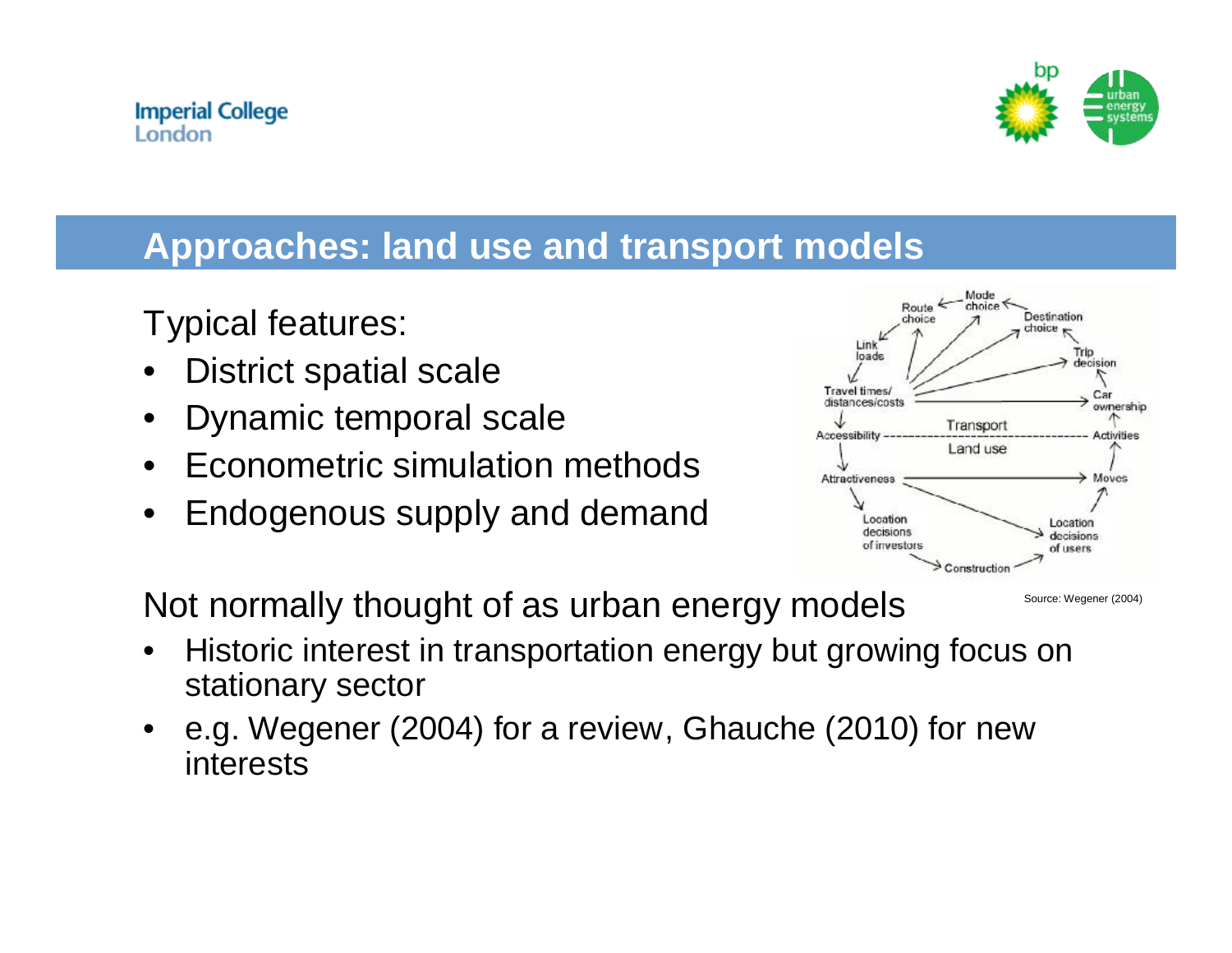

# **Challenges: model complexity and integration**

- **Complexity** 
	- Uncertainty in model parameters and connections
	- Computational issues (e.g. optimizations taking multiple hours to solve)
- Integration, lack thereof
	- Connections between modelling sectors are largely piecemeal
	- e.g. climate model linked to building model, transport model linked to air pollution model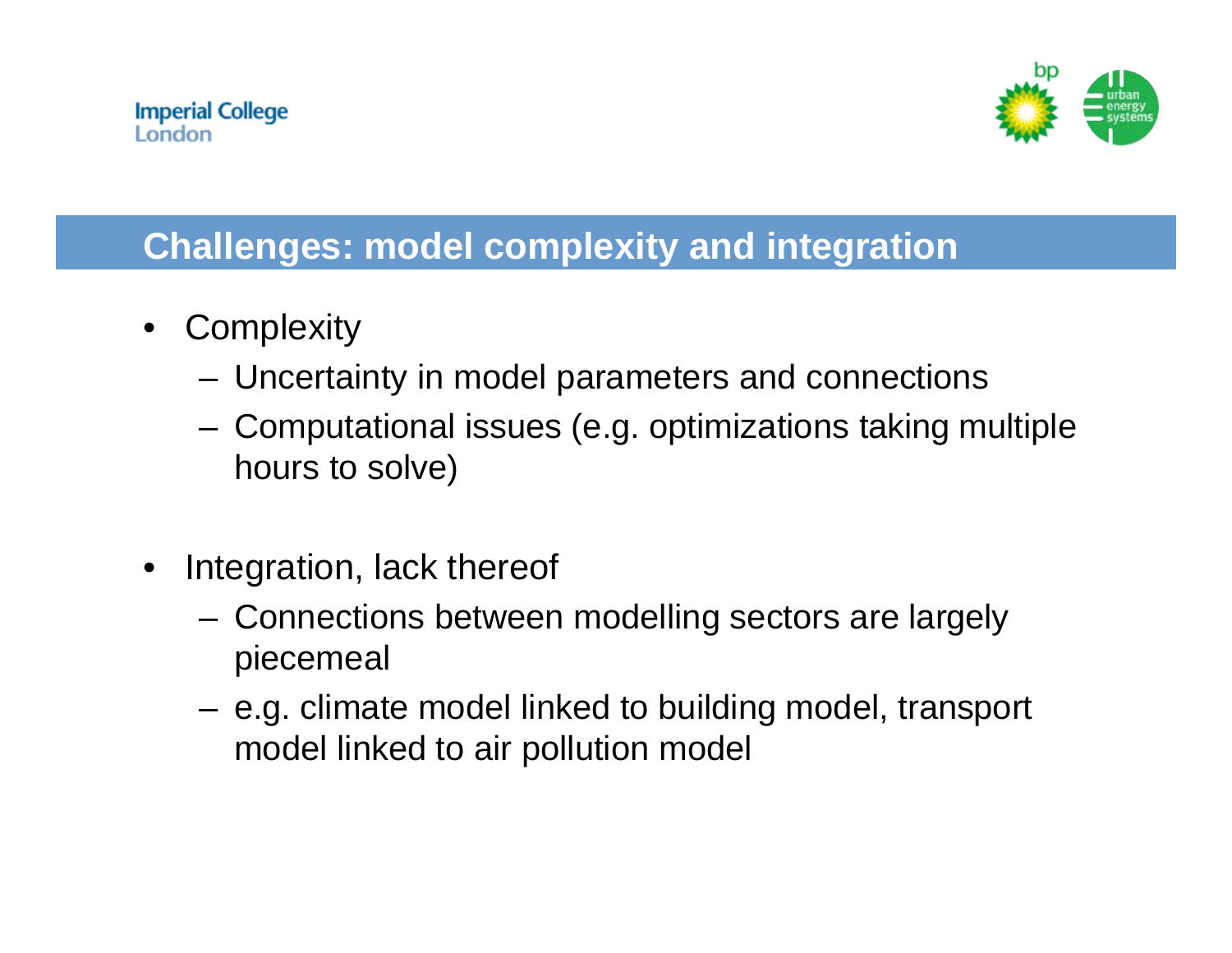

#### **Challenges: policy relevance**

- Policy analysis models have limited view of policy effectiveness and sectoral interactions
	- e.g. Add *x* thousand solar roofs, insulation measures etc. This may lower heat demand but what about rebound effects? Impact on energy supply system?
- Only land use and transport models begin to capture the direct and indirect effects of a policy intervention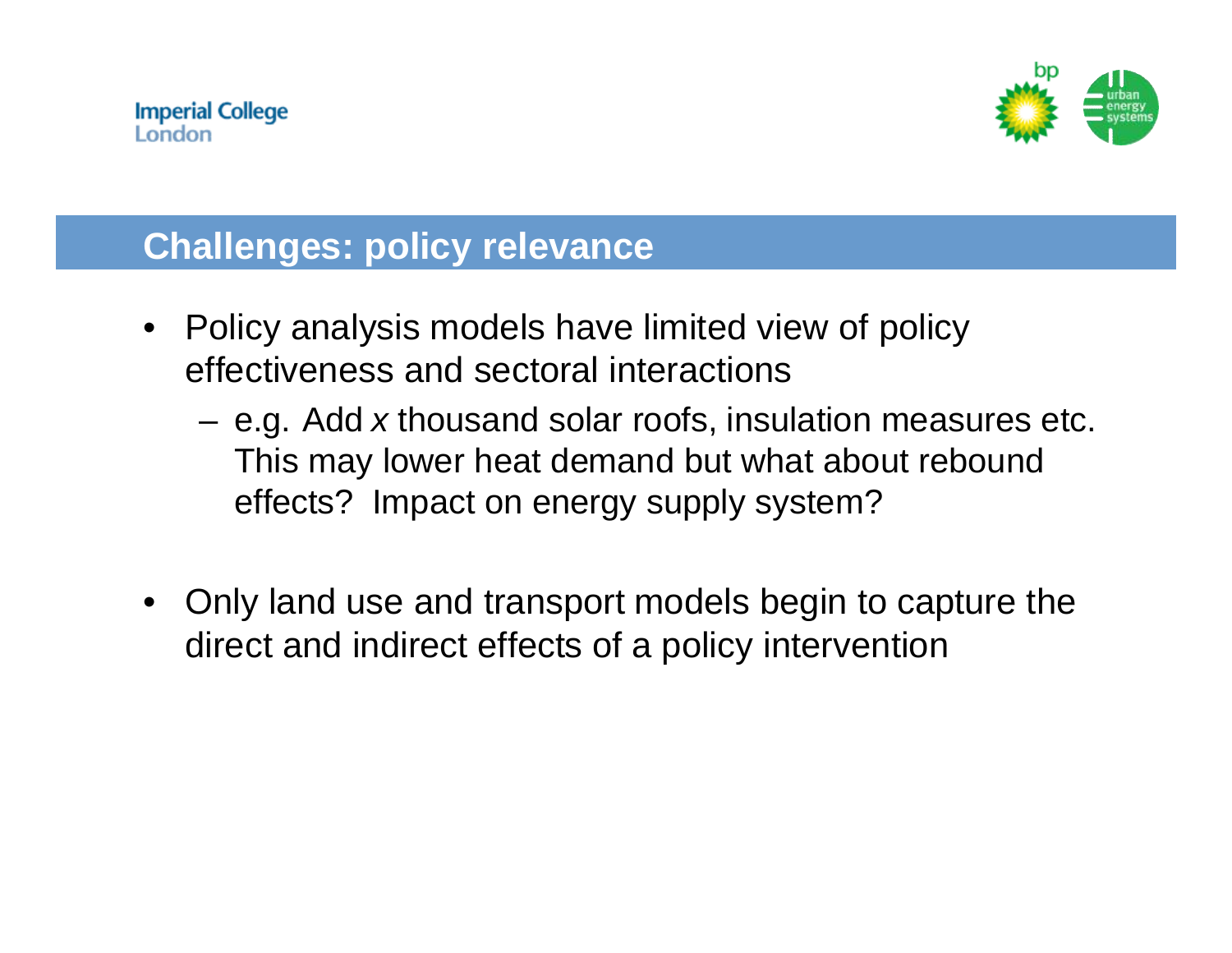

# **Challenges: data availability and quality**

In a recent survey of energy modelling academics\*:

- 68% said input data was difficult or very difficult to acquire
- Only 26% share model output data freely (most aggregate it into papers, or have commercial confidentiality constraints)
- 44% use formal data standards (e.g. ontologies, ISO or IEEE specs, etc.)
- Respondents lamented "a lack of easily extensible/adaptable ontologies"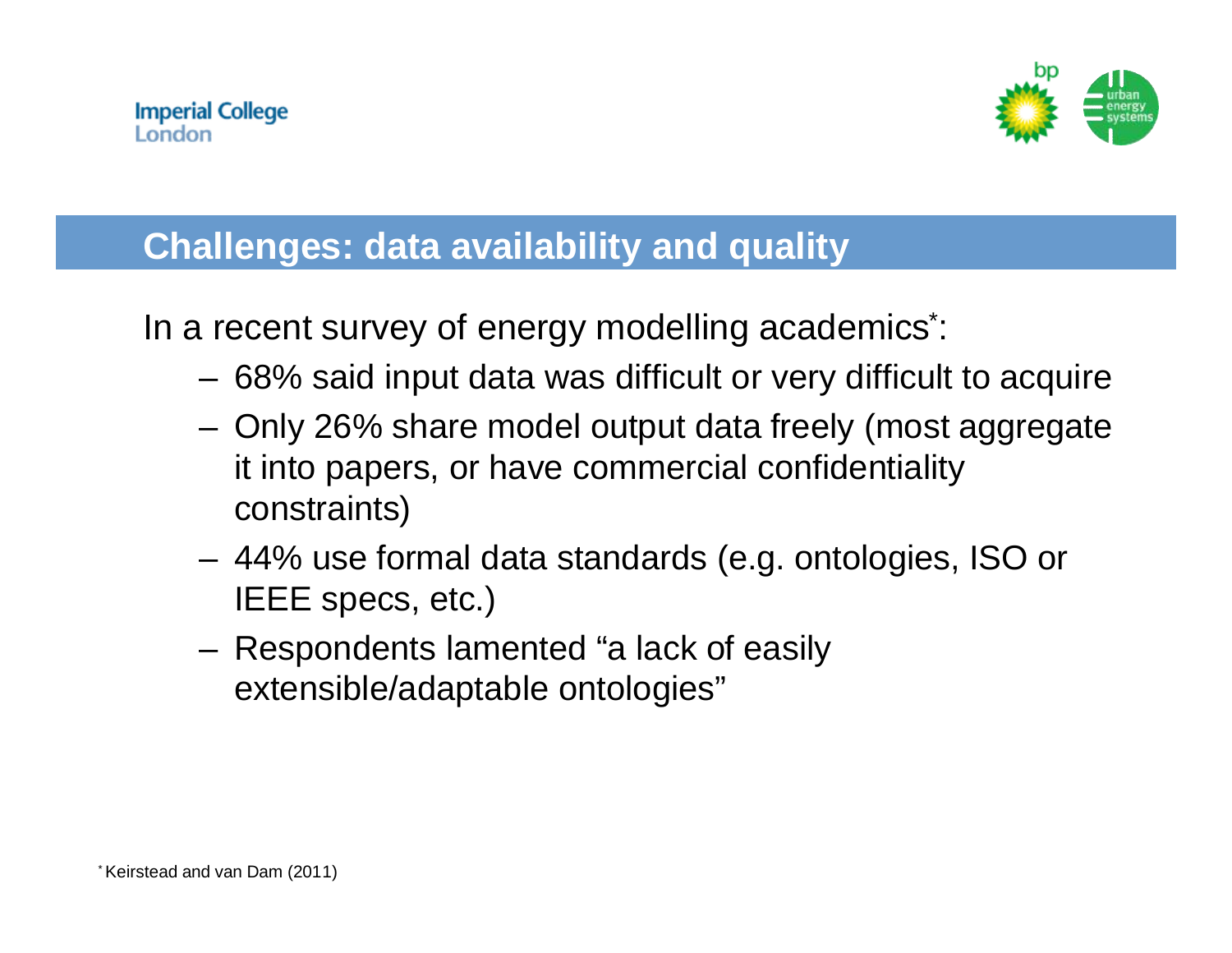

#### **Opportunities: sensitivity analysis & cloud computing**

• Existing literature rarely uses sophisticated sensitivity analysis; often just one-at-a-time variable changes



- Global sensitivity analysis methods promising but rely on Monte Carlo simulation
- Cloud computing to handle load?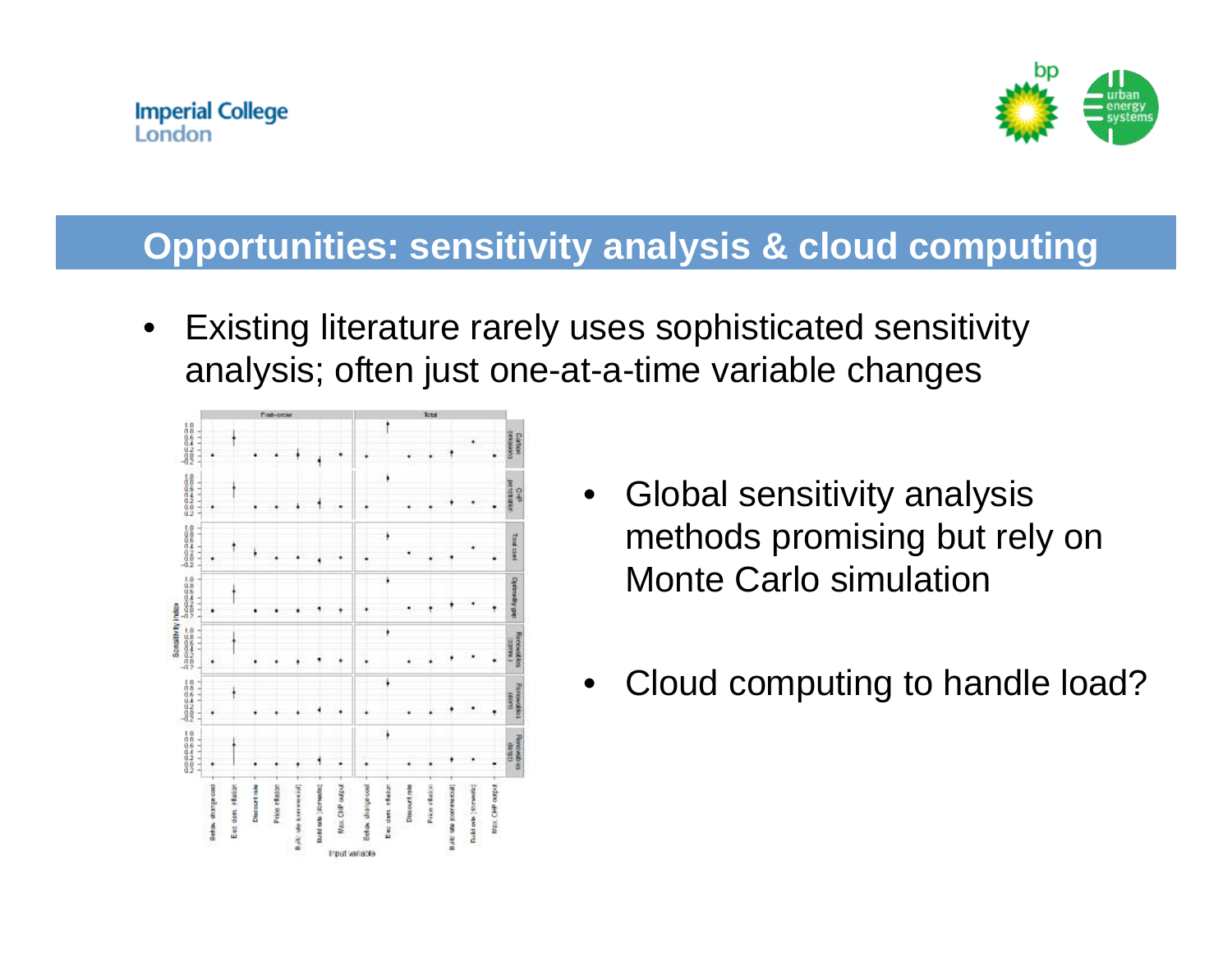

#### **Opportunities: data collection and integration**

#### • Development of standard middle-level ontologies?

|                                                                     | $\Diamond$ Domestic gas boiler (20 kW) (instance of ConversionPr $\Box$ $\Box$ X |  |  |
|---------------------------------------------------------------------|----------------------------------------------------------------------------------|--|--|
| Name                                                                | Has Capital Cost P.                                                              |  |  |
| Domestic gas boiler (20 KVV)                                        | $\blacklozenge$ 1050.0 pound                                                     |  |  |
| <b>Gams Name</b>                                                    | Has Discount Ra A                                                                |  |  |
| boiler                                                              | 0.06                                                                             |  |  |
| Include Layout                                                      | Has Loan Period P.                                                               |  |  |
|                                                                     | $*15.0$                                                                          |  |  |
| $\blacktriangleright$ Include RTN                                   | Has Operation In $P_1$ $\star$                                                   |  |  |
| Max Allowed<br>100<br>$P_{\bullet}$ $\star$<br><b>Has Footprint</b> | 0.0 kilowatt to 20.0 kilowatt (boiler                                            |  |  |
| $\blacklozenge$ 1.0 square meter                                    | ٠                                                                                |  |  |

| domestic gas boiler (20kW) (instance of Technology, inter |                                                            |                            |  |
|-----------------------------------------------------------|------------------------------------------------------------|----------------------------|--|
| Label                                                     |                                                            |                            |  |
| domestic gas boiler (20kW)                                |                                                            |                            |  |
|                                                           |                                                            |                            |  |
| Possible Operational Configurations                       | $P_1 = \frac{1}{2}$                                        |                            |  |
| boiler process                                            |                                                            |                            |  |
|                                                           |                                                            |                            |  |
|                                                           |                                                            |                            |  |
| Current Operational Configuration                         | $P_{\bullet}$ $\rightarrow$                                |                            |  |
| ♦ boiler process                                          |                                                            |                            |  |
|                                                           |                                                            |                            |  |
|                                                           |                                                            | $\mathcal{P}_{\mathbf{L}}$ |  |
| <b>Current OperationalScale</b><br>Status                 |                                                            |                            |  |
| O.C.                                                      | <b>O</b> Operational                                       |                            |  |
|                                                           |                                                            |                            |  |
| A<br>Des ign Properties                                   | $\mathcal{P}_{\mathbb{A}}$ .<br><b>Physical Properties</b> |                            |  |
| min 0 0 0                                                 | area 1.0 m2                                                |                            |  |
| max 20.0 KW                                               |                                                            |                            |  |
|                                                           |                                                            |                            |  |
|                                                           |                                                            |                            |  |
| <b>EconomicProperties</b>                                 | $P_+$ $\rightarrow$                                        |                            |  |
| price GBP 1050.0                                          |                                                            |                            |  |
| $\bullet$ Ican 15.0 vear                                  |                                                            |                            |  |
| operating cost 100.0 GBP_per_year ♦                       |                                                            |                            |  |
|                                                           | $\mathcal{P}_n$                                            |                            |  |
| In Edges                                                  |                                                            |                            |  |
| ownership household domestic gas boiler (20KW)            |                                                            |                            |  |
|                                                           |                                                            |                            |  |
| <b>OutEdges</b>                                           |                                                            |                            |  |
|                                                           |                                                            |                            |  |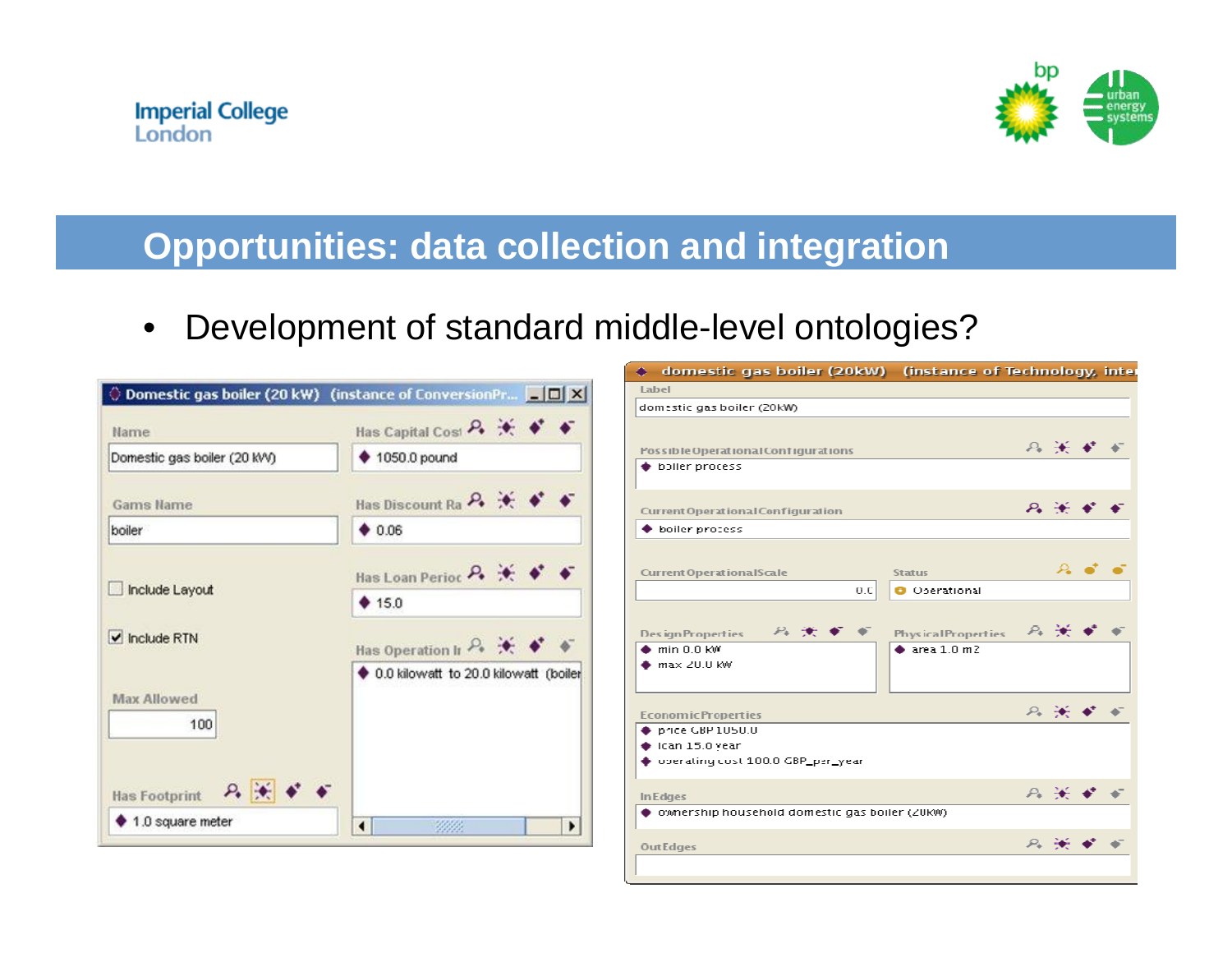

## **Opportunities: integration via activity-based modelling**

- Human activities drive energy consumption
- Activity-based simulation methods as foundation for policyresponsive models

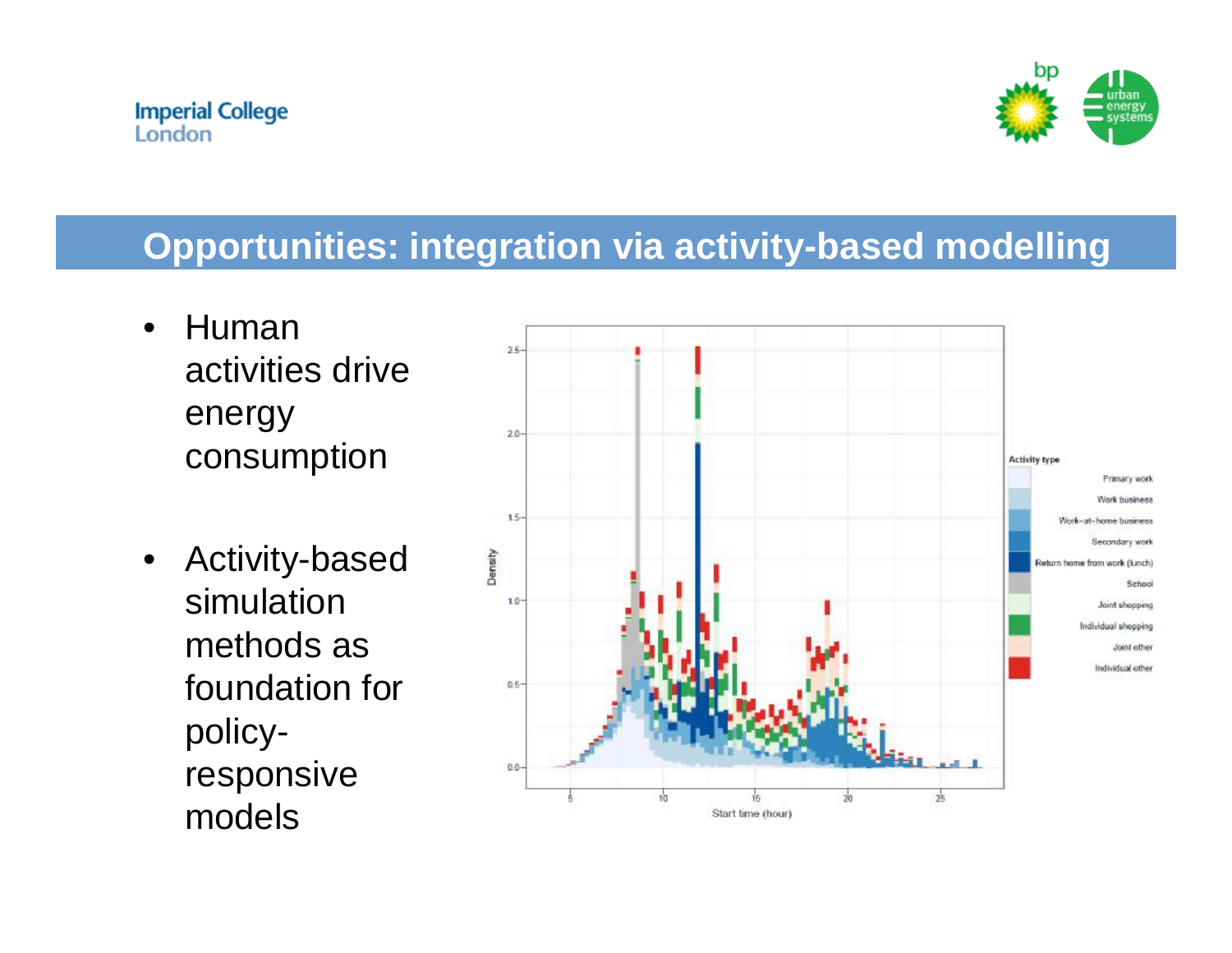

# **Conclusion**

- Understanding urban energy consumption is vital to addressing wider energy and climate challenges
- Wide variety of methods currently used, at a range of scales
	- Common difficulties in capturing interactions between sectors, indirect policy effects, data access and uncertainty
- Opportunities include improved methods, such as use of sensitivity analysis and ontologies, and model integration via activity-based simulation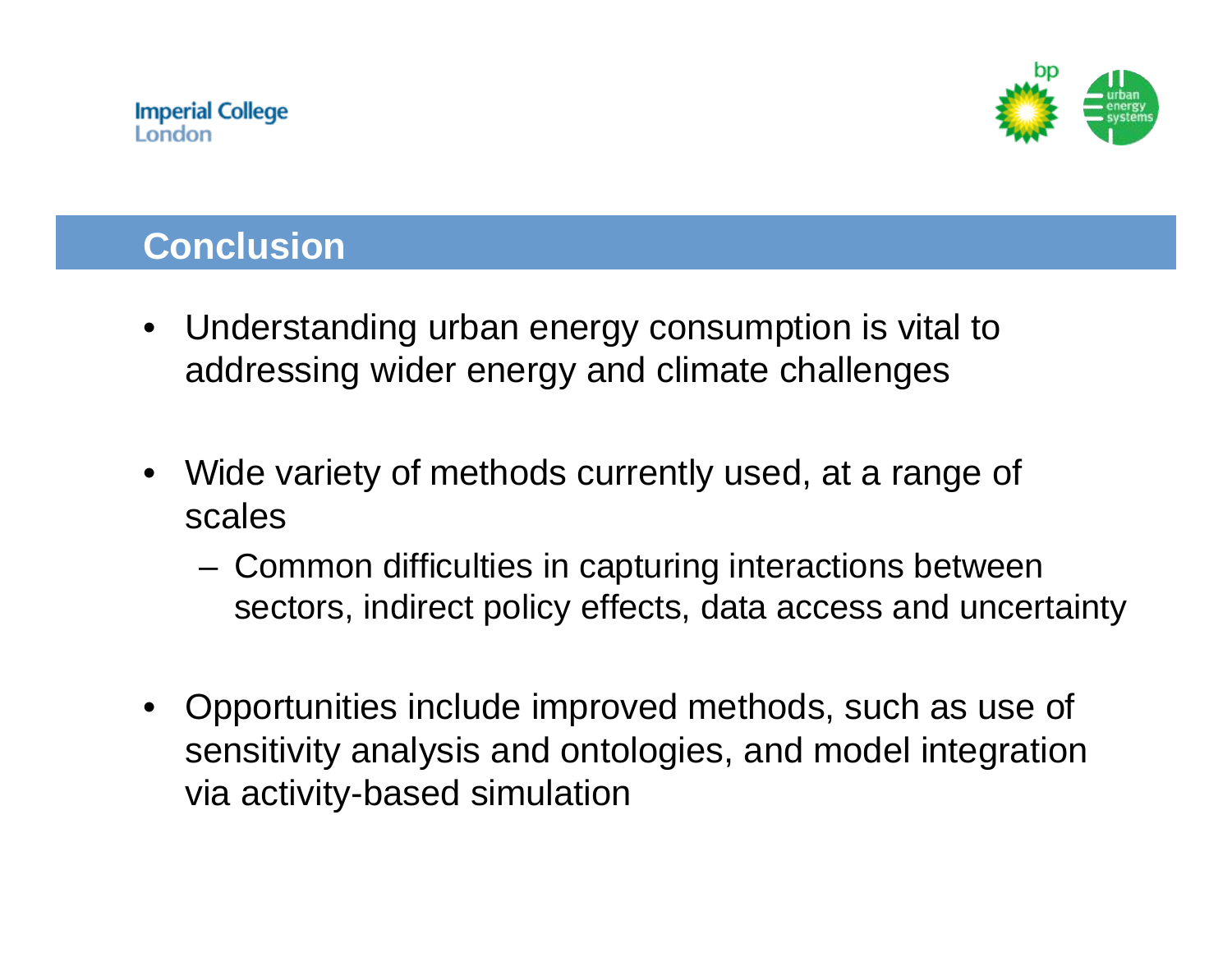

#### **Questions?**

Dr James Keirstead Department of Civil and Environmental Engineering Imperial College London London SW7 2AZ United Kingdom

#### [j.keirstead@imperial.ac.uk](mailto:j.keirstead@imperial.ac.uk)

@jameskeirstead on Twitter

[www.imperial.ac.uk/urbanenergysystems](http://www.imperial.ac.uk/urbanenergysystems)